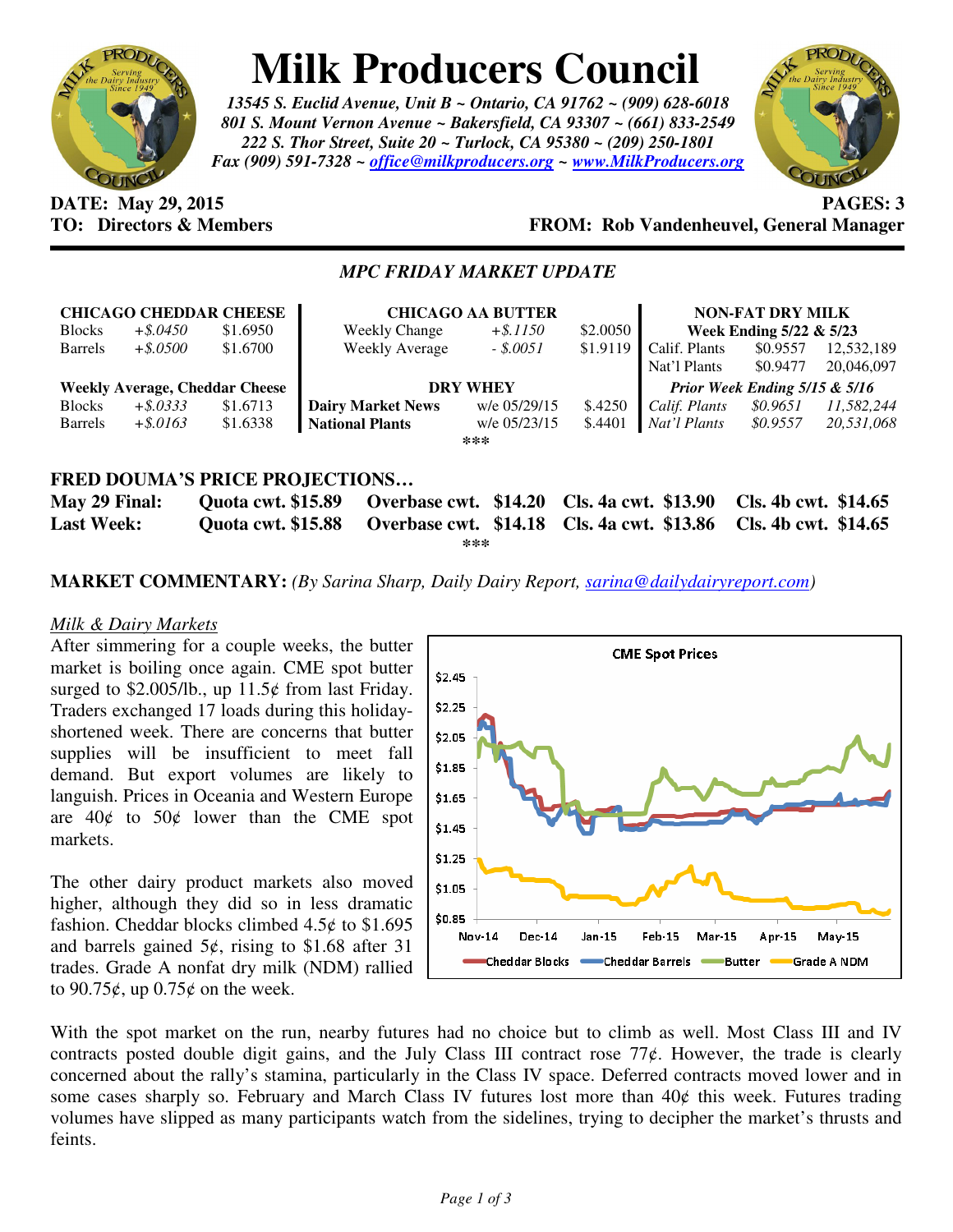The temperature is climbing in the West, and milk production is falling there, but in the Midwest and Northeast output continues to rise. Milk is abundant, particularly after a long weekend that ushered in the summer holidays for many students. Midwest cheesemakers can buy surplus milk at a \$6 or \$7/cwt. discount, with occasional purchases as much as \$10 below Class. If the cheese market is able to rally even as manufacturers push facilities to capacity, demand must be formidable indeed. *Dairy Market News* confirms, "Presently most manufacturers have come to accept the staying power of demand and that underlies the overall confidence exhibited by maintaining cheese production as the generally preferred outlet for seasonally high milk volumes."



While cheese plants are running hard, there is plenty of milk leftover for driers. With inventories mounting, manufacturers are hoping that China will soon ramp up its milk powder imports, but they were likely



disappointed with the latest trade data. Although Chinese imports of skim milk powder (SMP) in April were 29% greater than March on a daily average basis, they were 13% lower than a year ago. More importantly, Chinese imports of whole milk powder (WMP) fell 65% from last year and were 11% lower than March. Combined imports of SMP and WMP totaled 111.6 million pounds, down 54% from last year. Seasonal trends suggest they will continue to wane through summer. However, as the *Daily Dairy Report* noted earlier this week, "China's dairy imports in April were not a complete loss." Chinese milk and cream imports rose 6% from year-ago levels.

After the dairy boom in 2014, many producers worried that 2015 would be an excruciating bust. Milk prices have fallen significantly from last year's sky-high levels, but they are much better than previously feared. Dairy producers in regions with particularly high feed costs are struggling to stretch their milk checks to cover all their

expenses, but in many areas there is simply no incentive to reduce milkflows, and margins are improving as feed costs slip. National average margins in March and April were low enough to warrant a payment of  $49.5¢$  for the 261 producers who paid for the highest possible coverage under the new Margin Protection Program, but indemnity payments are unlikely in May and June.

Dairy cow slaughter totaled 51,574 head in the week ending May 16. Although this is 7.7% higher than the same week a year ago, it is not large enough to reduce the size of the milking herd. So far this year, the cull rate is 4.1% ahead of last year's pace.



#### *Grain Markets*

July corn futures settled Friday at \$3.515 per bushel, down nearly a dime this week. The December contract was within a nickel of scoring new contract lows. Flooding has been a major issue in Texas, and farmers in Kansas